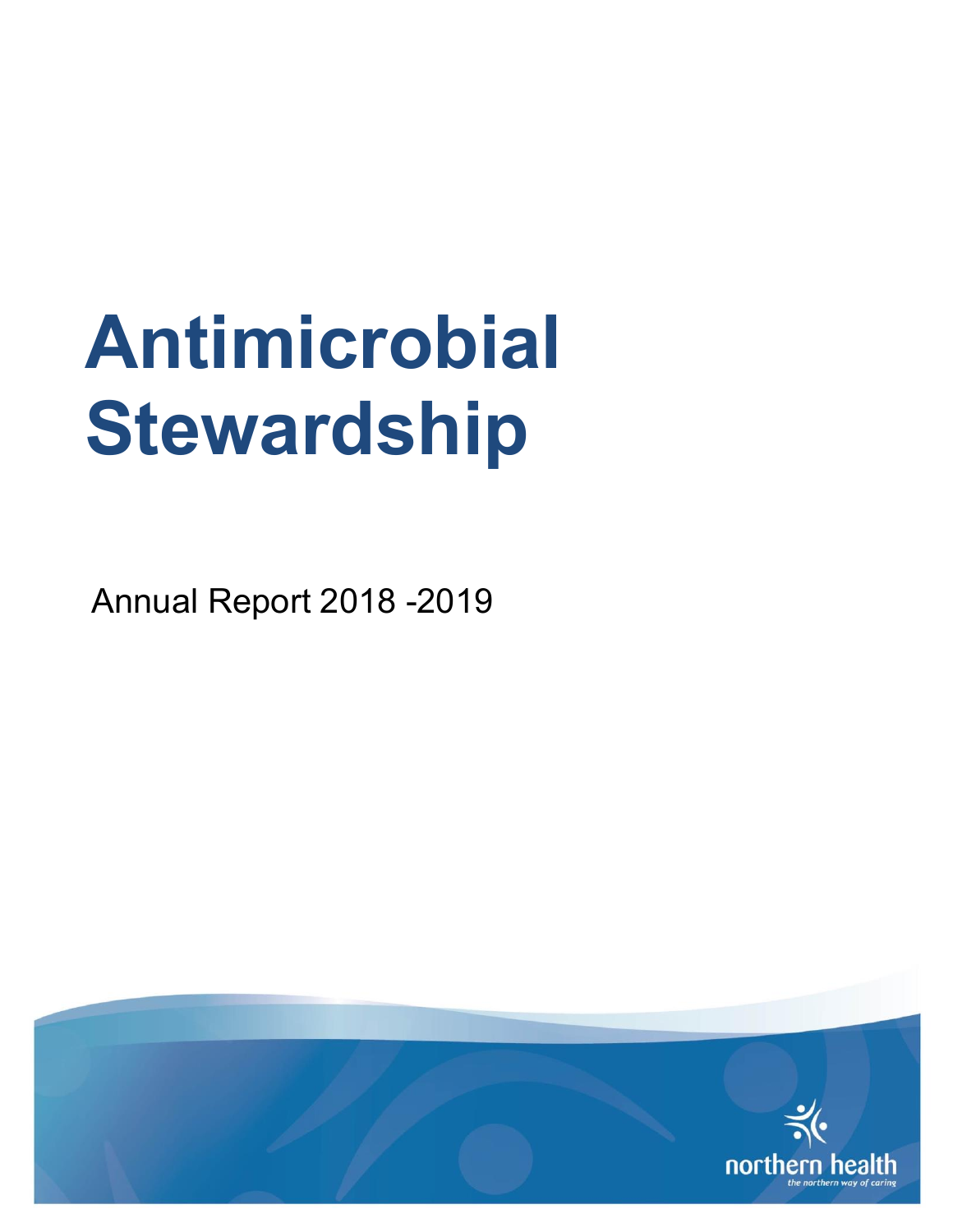# **Table of Contents**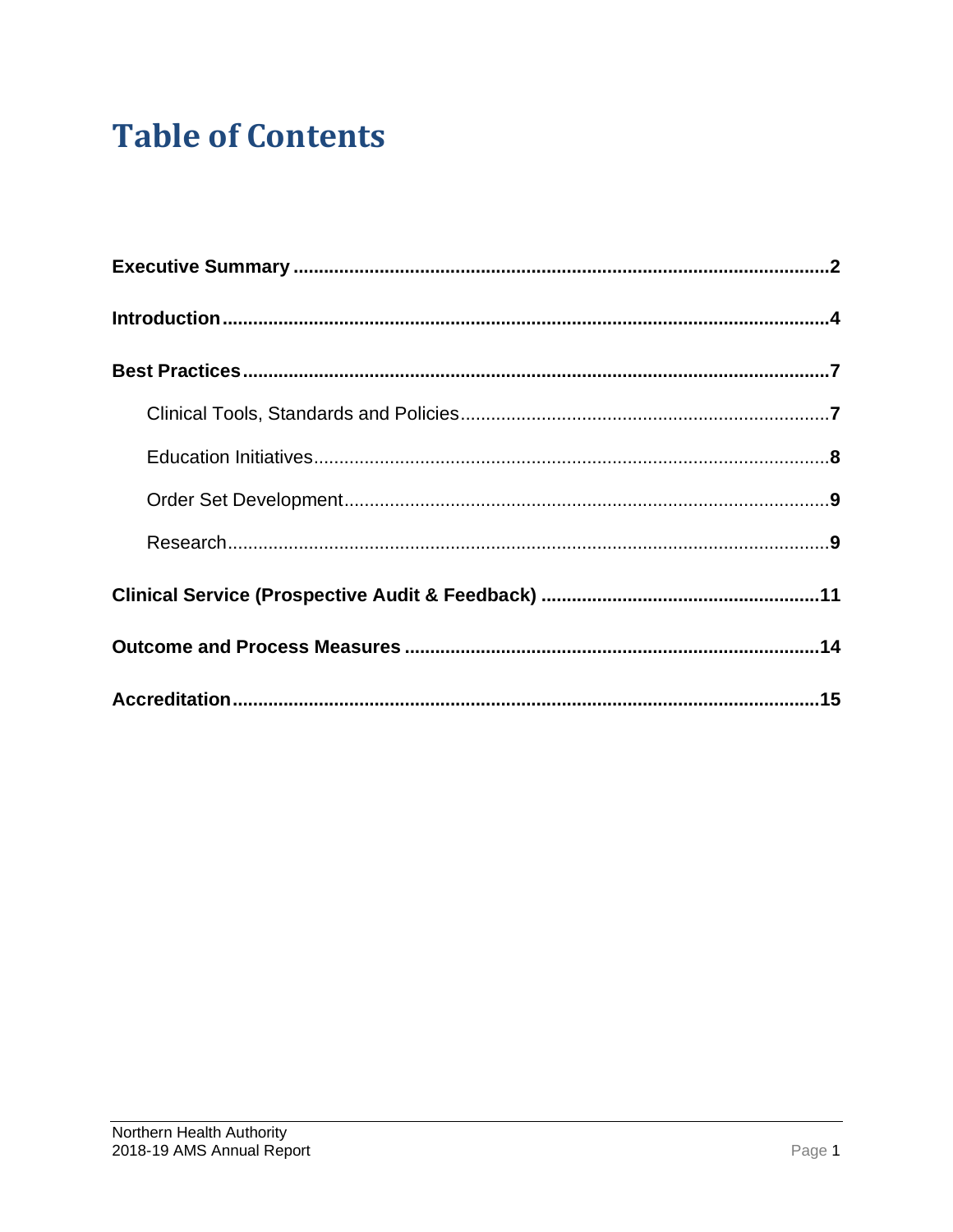# **Executive Summary**

#### **Best Practices**

There is ongoing work to develop and revise clinical tools, protocols and order sets. Items completed and actively being developed/revised include:

#### *Clinical tools, standards, and policies*

- [Antimicrobial Stewardship \(AMS\) webpage](https://ournh.northernhealth.ca/ClinicalPatientCare/Medications/Antimicrobial/Pages/default.aspx) on OurNH and the NH physicians' [website](https://physicians.northernhealth.ca/physician-resources/antimicrobial-stewardship-program#about)
- Clinical tool pocket cards for empiric treatment and antimicrobial dosing (updated August 2018)

#### *Education initiatives*

- Education sessions for prescribers Friday Grand Rounds at UHNBC
- Education sessions for pharmacists and nurses
- Learning hub modules for urinary tract infections (updated March 2019)
- Learning hub modules for pneumonia (completed February 2019)

#### *Order set development*

- Creation of regional vancomycin and aminoglycoside initiation order sets (completed Spring 2019)
- Creation of a regional *Clostridium Difficile* order set (projected completion Fall 2019)

#### *Research*

• Pharmacy resident project – Assessing the use of a standardized allergy history questionnaire in patients with a reported penicillin allergy (completed May 2019; final manuscript pending)

#### **Antimicrobial Usage Metrics**

Antimicrobial utilization, measured in defined daily dose (DDD) per 100 patient-days, is calculated to track the utilization trend over time. The DDD is the assumed average adult maintenance dose per day for a drug used for its main indication. The conversion of drug utilization to this standardized measurement allows for comparisons to be made across different antibiotic classes and facilities.

Data collection and analysis with regard to antimicrobial use and costs in NH has proven to be challenging; an aspect that is shared with other AMS programs across Canada. The NH AMS data analysis team continues to work on determining the most appropriate methods for pulling the required data for analysis of these metrics. Despite rigorous methods used previously there have been issues identified with previously reported data that points to inaccuracy and renders any further analysis inappropriate until these issues have been confidently resolved. For this reason, there is no separate Mid-Year report circulated for the 2018-19 FY and there will not be any utilization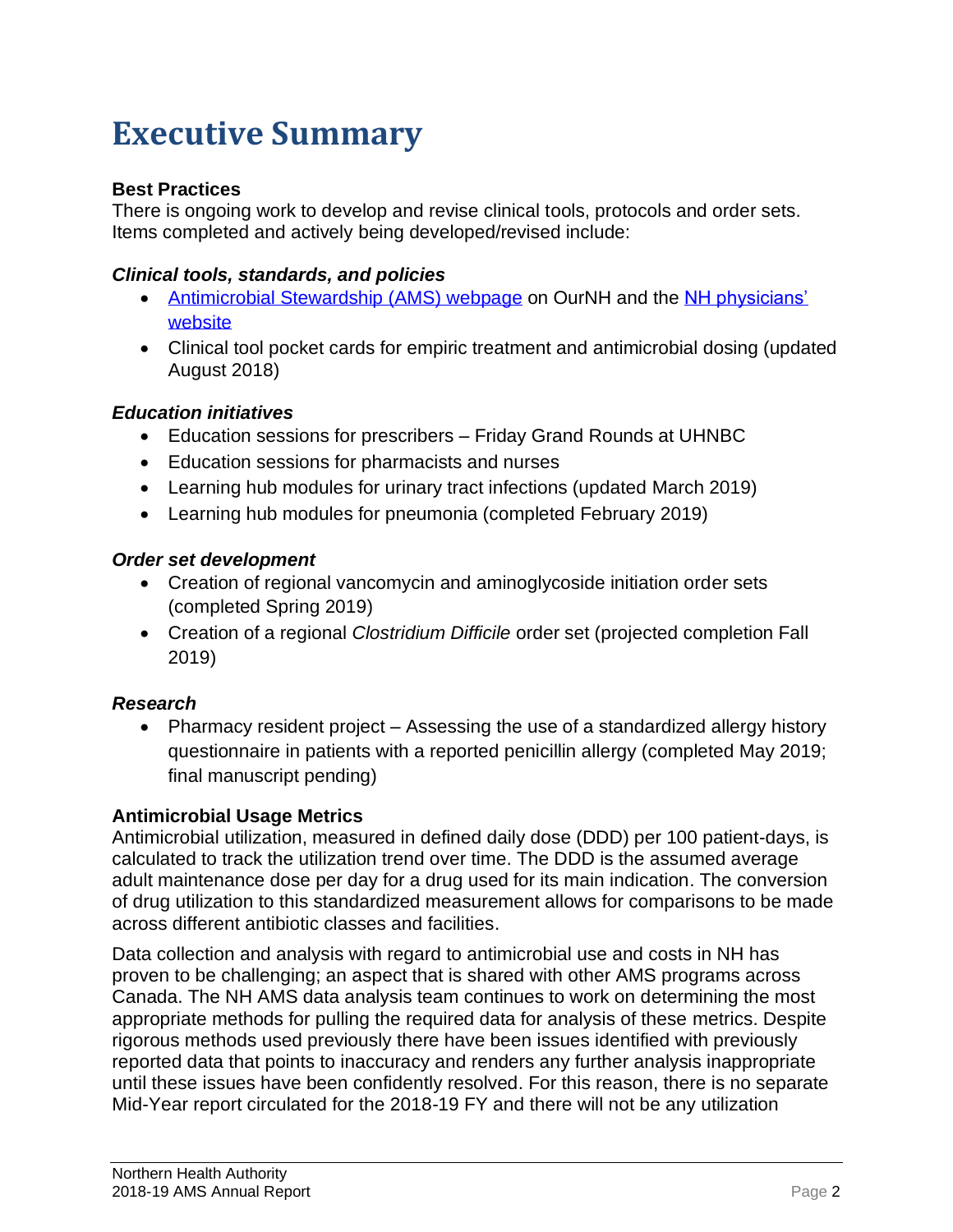metrics included in this annual report. We hope to be able to report on this area for the 2019-20 Mid-Year report.

#### **Clinical Service/Audit & Feedback**

Throughout this fiscal year variations of Prospective Audit and Feedback (A&F) of targeted antimicrobials have been continued (with mentorship from the AMS program coordinator at UHNBC) at NH sites with onsite pharmacist support.

In July 2018, an electronic drug therapy problem tracker was implemented in NH for pharmacists to input their data for the number and types of drug therapy problems being identified, as well as whether or not they were able to resolve the problem. 2392 drug therapy problems were identified during AMS reviews by pharmacists with a 90% resolution rate (Table 1). The top 3 drug therapy problems were: 1. Antimicrobial dosage too low (suboptimal with regard to efficacy), 2. Unnecessary antimicrobial discontinued and 3. Antimicrobial dosage too high (suboptimal with regard to safety).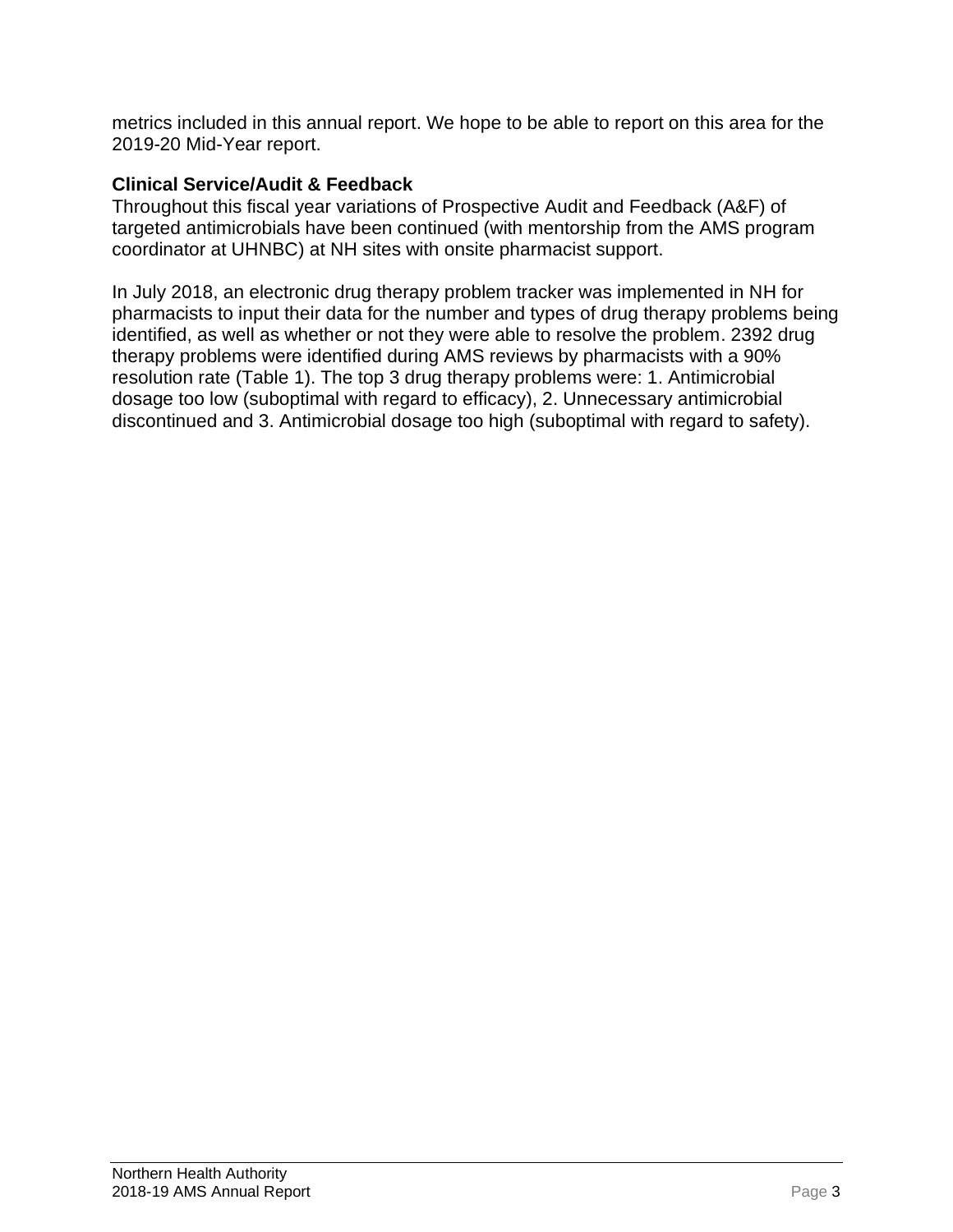# **Introduction**

Northern Health's Antimicrobial Stewardship (AMS) Program is continually striving to meet the needs of our various facilities and patient populations being managed at these facilities. We are working towards improvements in antimicrobial prescribing and ultimately patient care.

Sharing this report with interested stakeholders is just as important as having the report at all. With the vast geographical size of our health authority comes the constant challenge of finding effective ways to distribute information and other program related communications. We will be utilizing several avenues to distribute this report and apologize for any duplications. If you are interested in providing feedback on distribution methods for this information or on what you read in this report, please feel free to contact the interim program coordinator (see page 4 for contact information).

We are constantly seeking engagement at the site level and encourage anyone interested in antimicrobial stewardship and how it can be improved at their facility to also contact the interim program coordinator. Only when we work together can we truly improve the use of antimicrobials within the Northern Health Authority.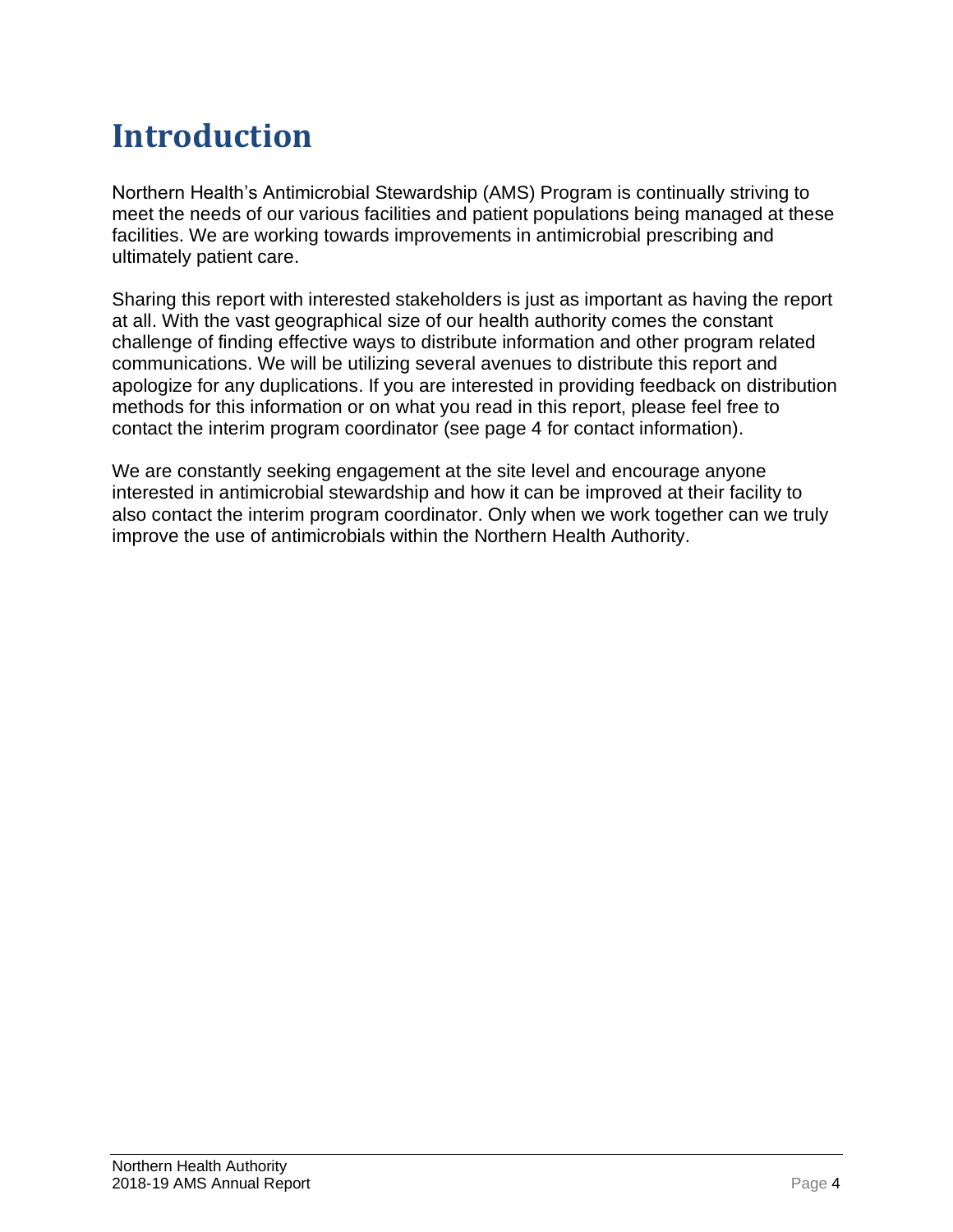### **Antimicrobial Stewardship Program Team Members**

|           | <b>AMS Program Coordinator (Pharmacist Lead)</b>                                      |  |  |  |
|-----------|---------------------------------------------------------------------------------------|--|--|--|
|           | Ryan Doerksen (Interim Coordinator)                                                   |  |  |  |
|           | Alicia Rahier (maternity leave until September 2019)                                  |  |  |  |
|           | <b>AMS Program/Infection Prevention and Control Medical Lead</b>                      |  |  |  |
|           | Dr. Abu Hamour (NH Infectious Disease Specialist)                                     |  |  |  |
|           | <b>AMS Subcommittee Members</b>                                                       |  |  |  |
|           | Amy Nunley (Clinical Pharmacy Specialist - NI) maternity leave until May 2019         |  |  |  |
| $\bullet$ | Andrew Lowe (Clinical Pharmacist - NE)                                                |  |  |  |
|           | Barb Falkner (Professional Practice Lead Pharmacist)                                  |  |  |  |
| $\bullet$ | Barret Barr (Clinical Pharmacy Specialist - NI) covering Amy Nunley until May<br>2019 |  |  |  |
| $\bullet$ | Carey-Anne Lawson (IT - CIS Pharmacist)                                               |  |  |  |
| $\bullet$ | Carly Rosger (Clinical Pharmacist - NW)                                               |  |  |  |
| $\bullet$ | Carol Pruner (Clinical Pharmacist - NI)                                               |  |  |  |
| $\bullet$ | Dr. Cornelia Popa (Physician, DCDH - NE)                                              |  |  |  |
| $\bullet$ | Deanna Danskin (Quality Resource Technologist Microbiology)                           |  |  |  |
| $\bullet$ | Debora Giese (CIC - Certified Infection Control - NW)                                 |  |  |  |
| $\bullet$ | Dr. Inban Reddy (Family Practice Physician - NI)                                      |  |  |  |
| $\bullet$ | Jessica Brecknock (Medication Use Management Pharmacist)                              |  |  |  |
| $\bullet$ | Juanita Kerbrat (Coordinator, Infection Control RN - NE)                              |  |  |  |
| $\bullet$ | Judy Klein (IPC - Infection Prevention Professional - NE)                             |  |  |  |
| $\bullet$ | Kyla Bertschi (Clinical Pharmacy Specialist - NI)                                     |  |  |  |
|           | Kyla Redlon (Clinical Nurse Educator - NI)                                            |  |  |  |
| $\bullet$ | Dr. Sandra Vestvik (Chief of Staff MD, BVDH - NW)                                     |  |  |  |
| $\bullet$ | Dr. Sukh Sarkaria (Physician, DCDH - NE)                                              |  |  |  |
|           | <b>Clinical Pharmacists (who provide data for Audit and Feedback)</b>                 |  |  |  |
|           | Rebecca Arsenault - MMH                                                               |  |  |  |
|           | Manuela Krisinger - MMH                                                               |  |  |  |
| $\bullet$ | Samantha Holland - Omineca Lakes District                                             |  |  |  |
| $\bullet$ | <b>Tracy Moraes - PRRH</b>                                                            |  |  |  |
|           | Gordon Ling - PRRH                                                                    |  |  |  |
| ٠         | Eyad Abu Sabiha - KGH                                                                 |  |  |  |
| ٠         | Oseyi Oseghale - FSJ                                                                  |  |  |  |
| ٠         | Michael Matula - GRB                                                                  |  |  |  |
|           | Jordan Lewis - GRB                                                                    |  |  |  |
|           | Leah Smith - Remote Relief Pharmacist                                                 |  |  |  |
|           | Michael Gentleman - Relief Pharmacist                                                 |  |  |  |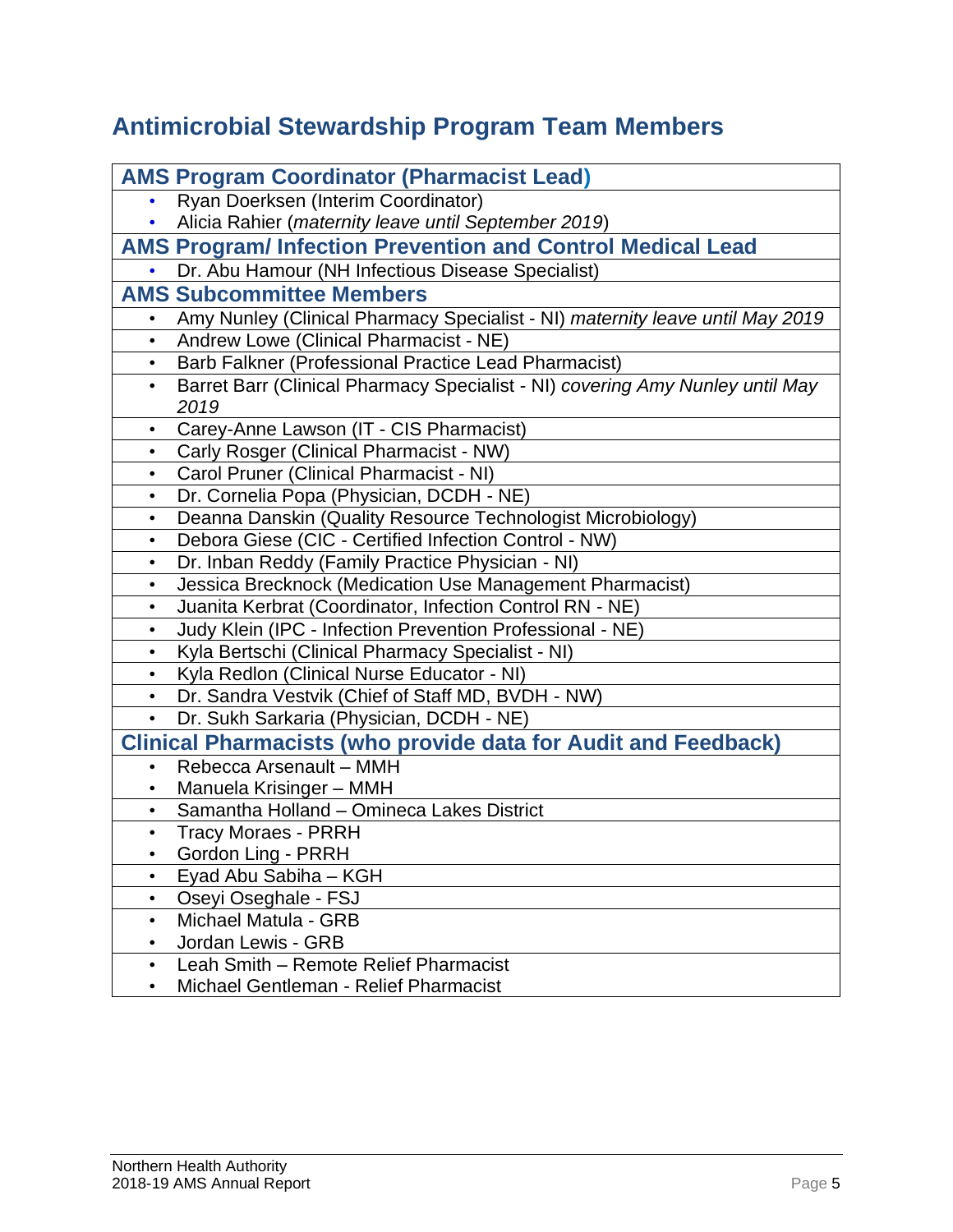### **Contact Information**

**Alicia Rahier**, NH AMS Program Coordinator [alicia.rahier@northernhealth.ca](mailto:alicia.rahier@northernhealth.ca) University Hospital of Northern BC Phone: 250-565-5956 Cell: 250-612-2030 Fax: 250-565-2885

**Note: Interim Program Coordinator from September 2018 – 2019 Ryan Doerksen** can be contacted at [ryan.doerksen@northernhealth.ca](mailto:ryan.doerksen@northernhealth.ca) Phone: 250-565-5956 Cell: 778-349-5108 Fax: 250-565-2885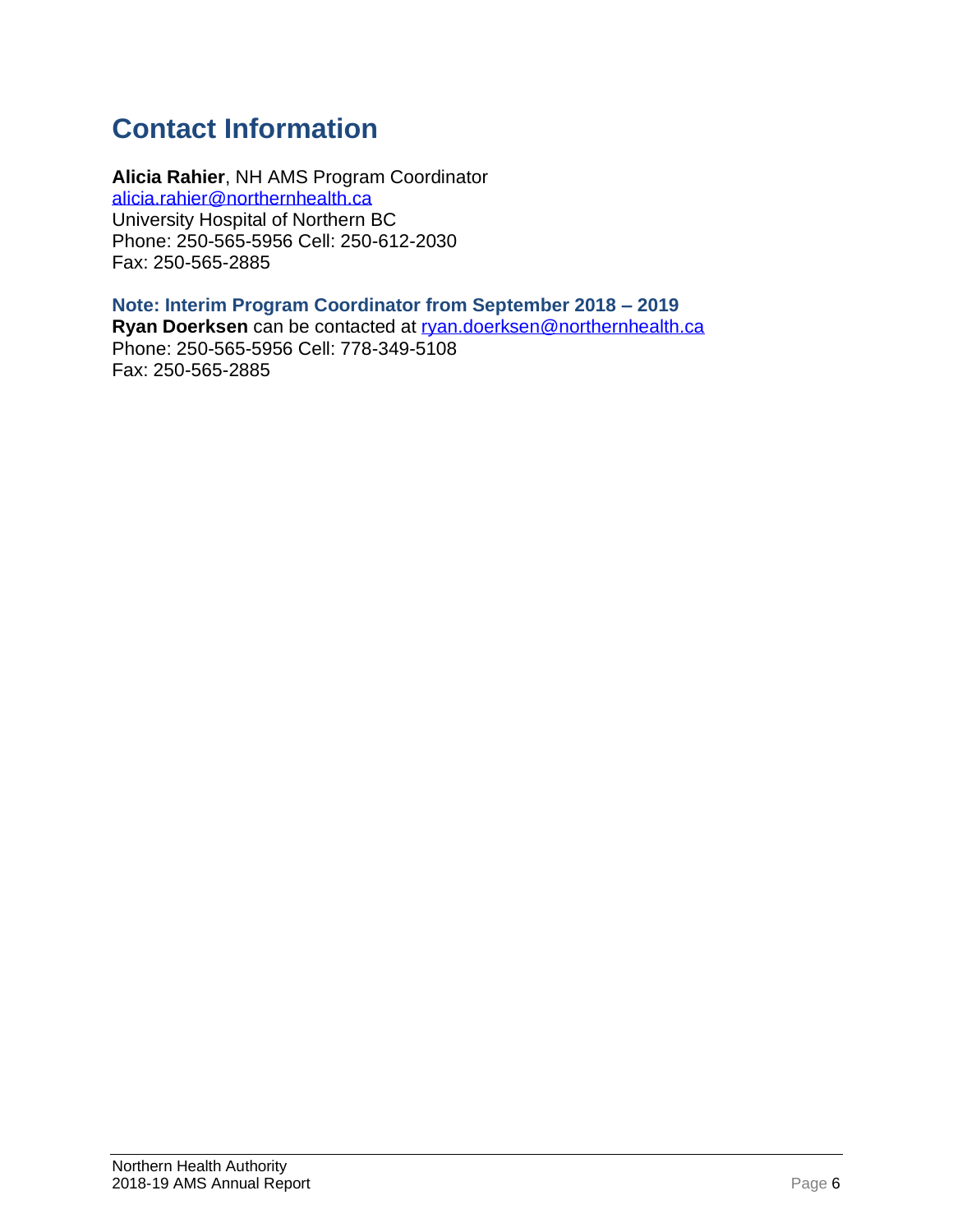# **Best Practices**

### **1. Clinical Tools, Standards and Policies**

#### **1.1 All-Staff Antimicrobial Stewardship webpage on OurNH and NH Physicians website (ongoing)**

NH staff can quickly and easily gain access to information about the NH AMS program as well as any relevant clinical tools, clinical practice standards, clinical memos or bulletins and other online resources from the [All-staff Antimicrobial](https://ournh.northernhealth.ca/ClinicalPatientCare/Medications/Antimicrobial/Pages/default.aspx)  [Stewardship Webpage.](https://ournh.northernhealth.ca/ClinicalPatientCare/Medications/Antimicrobial/Pages/default.aspx) NH prescribers can also access this information on the [NH Physicians'](https://physicians.northernhealth.ca/physician-resources/clinical-resources/antimicrobial-stewardship-program#about) Webpage. Under Physicians Resources, Clinical Resources prescribers will find the Antimicrobial Stewardship webpage at the top of the list.

#### **1.2 Clinical tools pocket cards for antibiotic dosing and empiric treatment (updated August 2018)**

The [Adult Dosing Guidelines pocket](https://ournh.northernhealth.ca/oursites/projects/AntimicroWG/OurNH%20Documents/10-110-6004%20Antimicrobial%20Stewardship%20Program%20Adult%20Dosing%20Guidelines%202018%20(document%20source%20item).pdf) card was updated to include antibiotic dosing for peritoneal dialysis in addition to hemodialysis. Several antibiotics were also updated to include the most recent dosing recommendations. The [Empiric Treatment Guidelines for Common Infections in Adults pocket](https://ournh.northernhealth.ca/oursites/projects/AntimicroWG/OurNH%20Documents/10-110-6070%20Empiric%20Treatment%20Guidelines%20for%20Common%20Infections%20in%20Adults%202018%20(document%20source%20item).pdf) card included updates to the *Clostridium difficile* section, as well as the pneumonias section (community-acquired, hospital-acquired, and aspiration) and urinary tract infections. The updated documents are available on the Antimicrobial Stewardship webpage as well as the NH Physicians' webpage.

### **2. Education Initiatives**

#### **2.1 Education sessions for prescribers – Friday Grand Rounds**

Prescriber education has been shown to benefit AMS outcomes when done in conjunction with other initiatives. The AMS program conducted three education sessions for internal medicine grand rounds at UHNBC for the 2018/19 fiscal year: infective endocarditis January 25th by Dr. Abu Hamour, blood stream infections May 17th by Dr. Will Connors (Infectious Disease specialist, Vancouver), and *Clostridium difficile* May 24th by Dr. Abu Hamour. The May 17th session was facilitated in conjunction with an evening education event on dental infections by Dr. Will Connors for dentists and physicians (collaborative event with the Prince George Dental Society). Prescribers (at all sites) are encouraged to provide requests for topics and future education sessions to the interim AMS Program Coordinator who will work with sites to set up opportunities.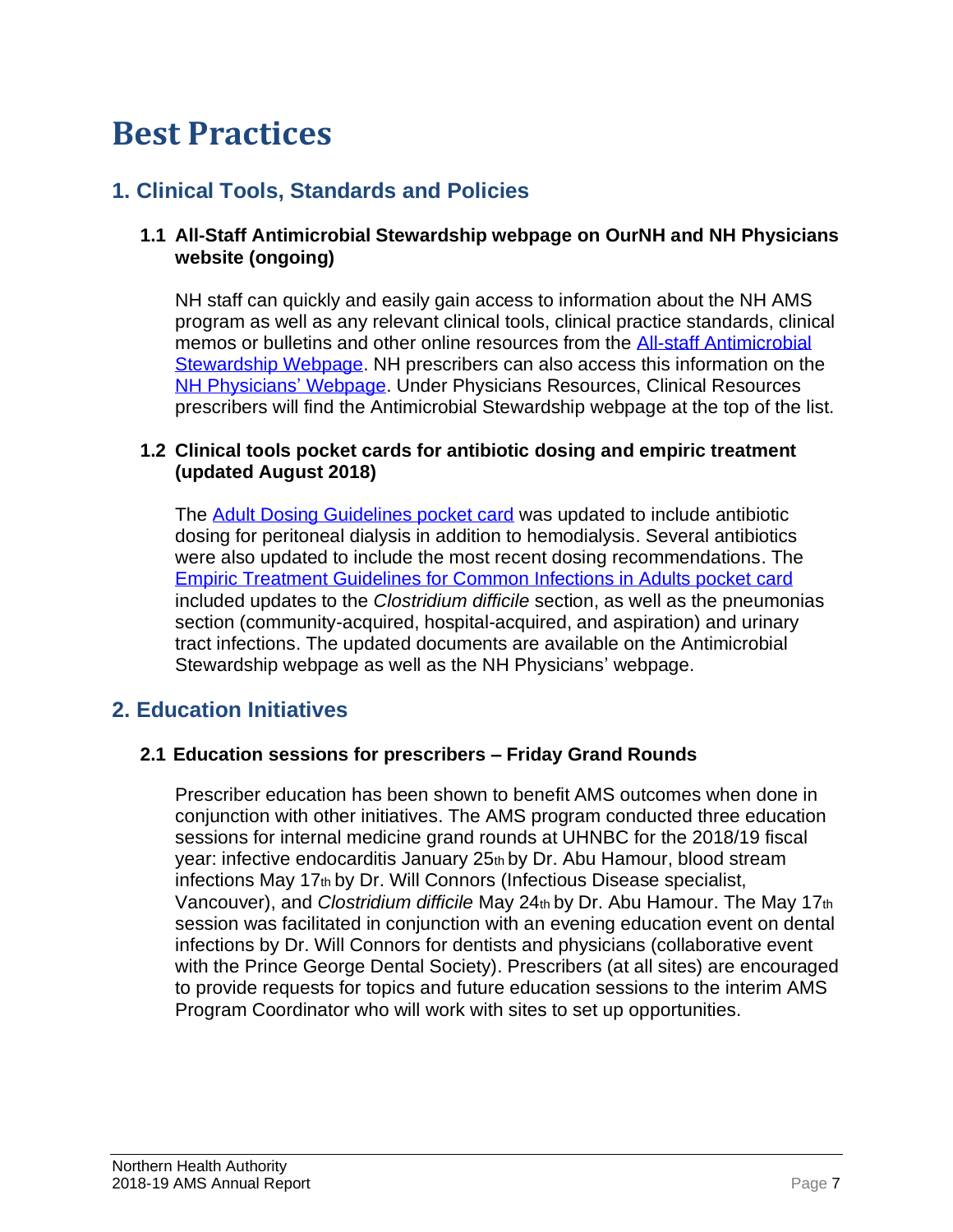#### **2.2 Education sessions for nurses and pharmacists**

In quarter 1 the AMS program coordinator conducted an education session and webinar for nurses in NH focussed on providing information on the AMS program, as well as IV to oral antibiotic step-down principles and AMS practices with regard to urinary tract infections and wound care. Ongoing topics of interest for this group include continued education on obtaining detailed antibiotic allergy information in order to prevent inaccurate allergy labelling, as well as providing further information on IV to oral stepdown for equipotent antibiotics in an effort to increase awareness of this topic for nurse-prescriber patient discussions.

Pharmacists are instrumental in AMS outcomes and continuing education is vital to furthering efforts in this area. In quarter 1 the AMS program coordinator provided an education session on antimicrobial stewardship tips for practice including allergy assessment (principles around penicillin allergy de-labelling), urinary tract infections, and wound infections. The session was available to all pharmacists in NH via teleconference and videoconference. Pharmacists (at all sites) are encouraged to provide requests for topics and future education opportunities to the interim AMS Program Coordinator.

#### **2.3 Education Modules – Learning Hub**

Learning modules have been designed for use by pharmacists, nurses, physicians and other health care professionals. The AMS program has two topics on the learning hub, which were identified by the AMS subcommittee as areas of education interest: 1) urinary tract infections (searchable as NHA - AMS - Urinary Tract Infections) and 2) pneumonia (completed in February 2019, searchable under NHA - AMS - Pneumonia). Each course contains 3 modules, with each module taking approximately 20 minutes to complete (including the quizzes). Participants will receive a certificate of completion once all modules, corresponding quizzes and feedback evaluations are completed.

The urinary tract infection (UTI) modules were updated in March 2019 to reflect the current NH antibiogram. The first module covers asymptomatic bacteriuria and uncomplicated UTI, the second module covers complicated UTI and pyelonephritis, and the third module discusses catheter-associated UTIs. The pneumonia modules completed testing in February 2019. The first module covers community-acquired pneumonia, the second module covers hospitalacquired and ventilator-associated pneumonia, and the third module covers aspiration pneumonia. Efforts are ongoing to market these learning modules as education opportunities for NH staff.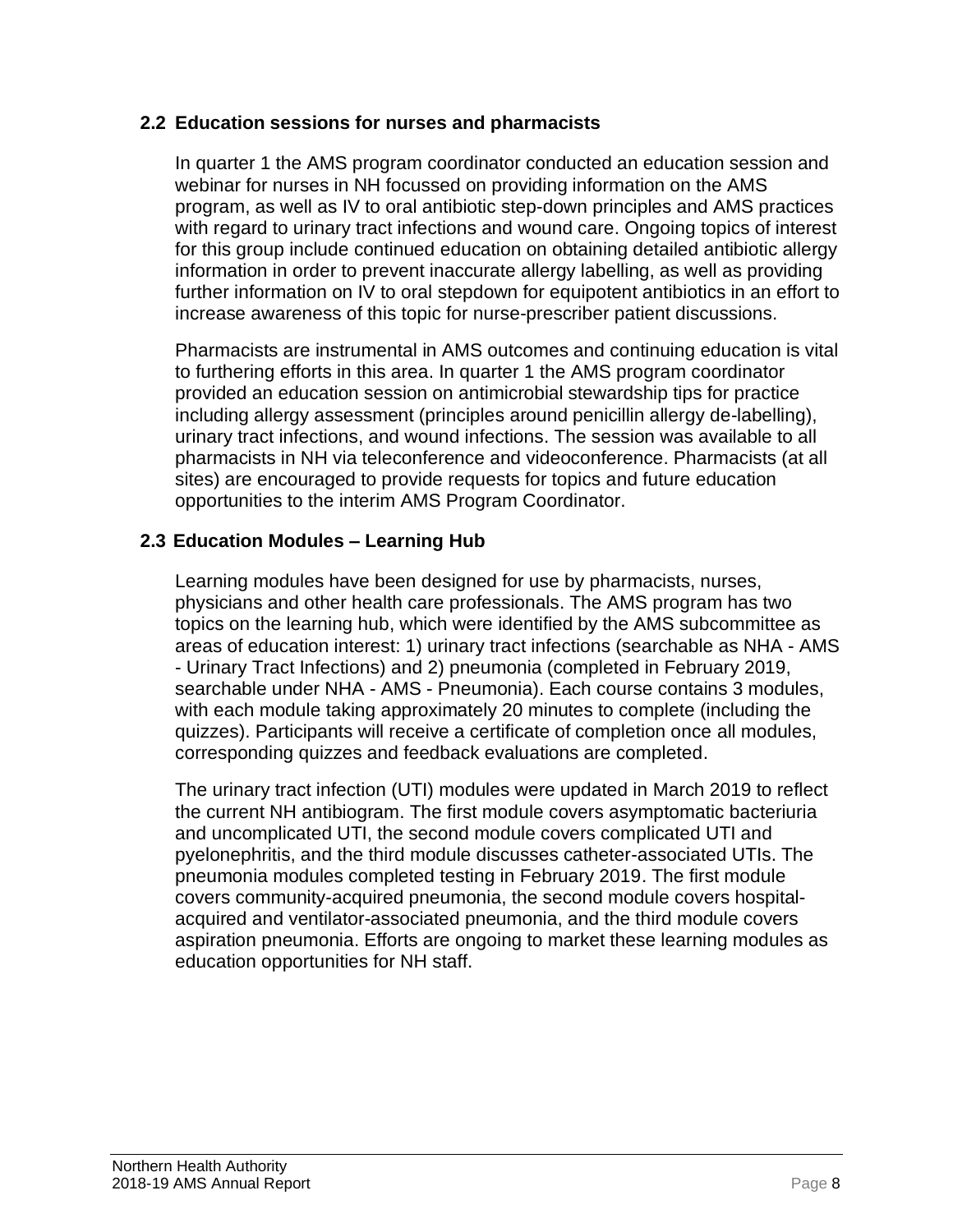### **3. Order Set Development**

#### **3.1 Initiation of Vancomycin and Aminoglycosides for Adult Inpatients regional order sets (completed Spring 2019)**

These order sets were adapted (with permission) from other B.C. health authorities. They were developed with the intent to help simplify initial dosing of these antibiotics for prescribers which can be difficult as there are variations in dose and dosing frequency depending on patients' weight and height in addition to serum creatinine/renal function. NH pharmacists will continue to do all follow up monitoring and dosing of vancomycin and aminoglycosides. These order sets were approved by NHMAC in May 2019 and have been implemented and are available for use at all NH inpatient facilities.

#### **3.2 Creation of** *Clostridium Difficile* **regional order set (projected completion Fall 2019)**

Management of *Clostridium difficile* infection (CDI) has been identified as an area of concern in NH as evidenced by the retrospective evaluation of CDI risk factors and management at UHNBC (see [NH AMS Annual Report for 2017/2018](https://ournh.northernhealth.ca/oursites/projects/AntimicroWG/OurNH%20Documents/AMS%20Annual%20Report_%202017-2018%20Final.pdf) on the AMS webpage for further information on this project and results). Currently there is no order set or policy for CDI available in NH. A draft order set is in progress which will include guidance on appropriate treatment options for first CDI episode, recurrent CDI, and severe (fulminant) CDI as well as treatment duration and other CDI-related considerations (i.e. discontinuing antidiarrheals, antibiotics, laxatives, promotility agents, and proton pump inhibitors). The first draft has been circulated for stakeholder feedback around NH, with plans to have edits completed and NHMAC approval in the Fall 2019.

### **4. Research**

#### **4.1 Pharmacy Resident Research project – Assessing the use of a standardized allergy history questionnaire in patients with a reported penicillin allergy (completed May 20 19 – final manuscript pending)**

#### **Abstract:**

Inappropriate allergy labeling is associated with significant clinical and pharmacoeconomic implications. Detailed allergy assessments are a key component of antimicrobial stewardship and aid in identifying true immediate Type-1 hypersensitivity reactions. The allergy form currently used at the University Hospital of Northern British Columbia (UHNBC) relies on the assessor's ability to ask appropriate prompting questions to obtain a thorough history. The primary objective of this study was to compare the quality and quantity of documentation gathered from a standardized allergy history questionnaire to that of the current allergy history form. This was a prospective observational study of patients admitted to medical and surgical services at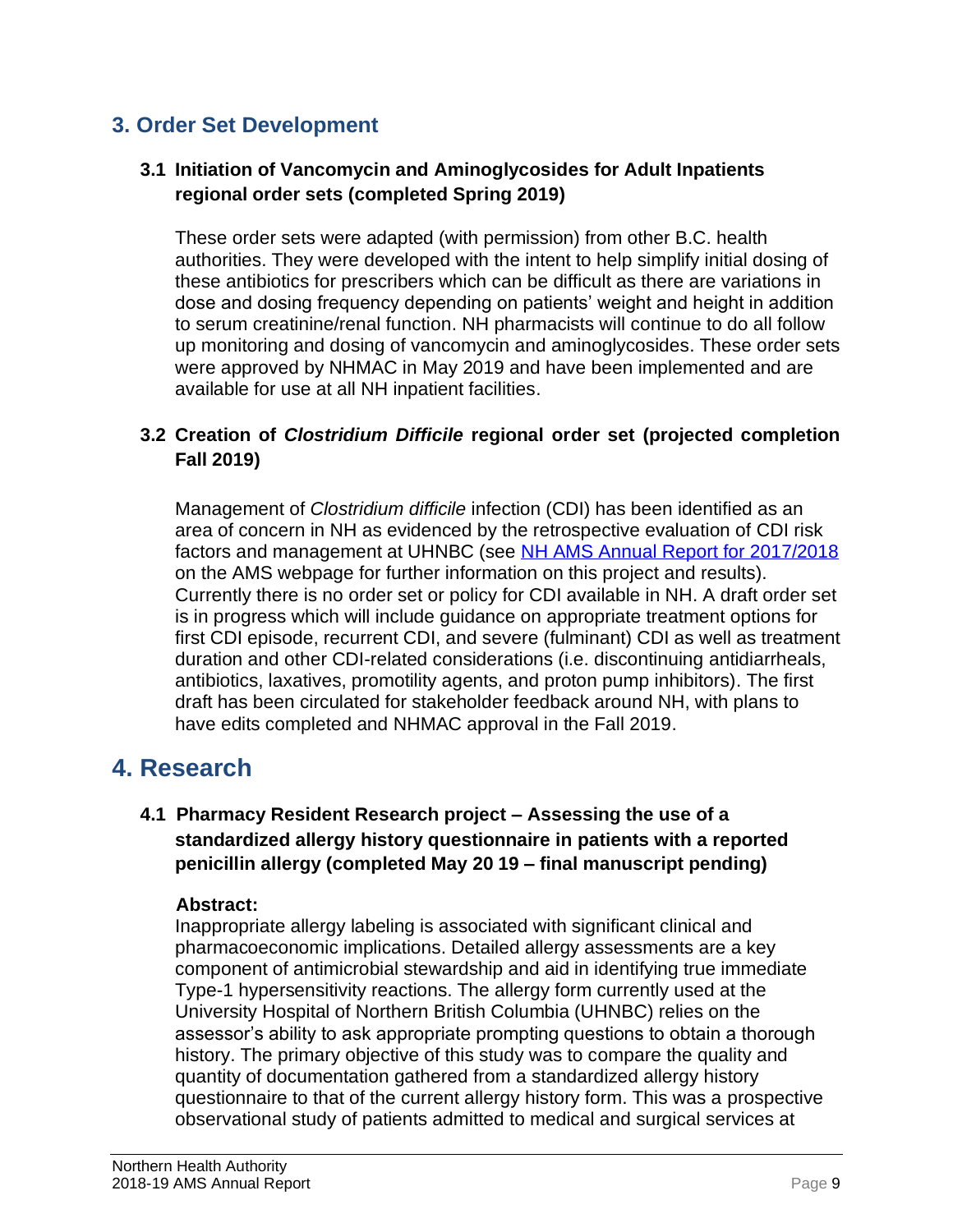UHNBC with a penicillin allergy reported on their Electronic Medical Record (EMR).

**Results:** A total of 40% of patients had an inappropriate allergy label on their EMR. Out of the 48 patients assessed, only 36 had a listed reaction on their EMR. Furthermore, only 36 of the 48 patients had the same allergy reported on the allergy history form in their paper chart, of which 22 had a documented reaction. The mean time to conduct the questionnaire was 2 minutes, ranging from 1 to 4 minutes to complete.

**Conclusion:** Documentation of allergy histories at UHNBC is often incomplete. Detailed allergy assessments are the first step in identifying true Immunoglobulin E (IgE)-mediated hypersensitivity reactions. Therefore, implementation of a standardized allergy history questionnaire may serve to improve documentation and overall antimicrobial stewardship.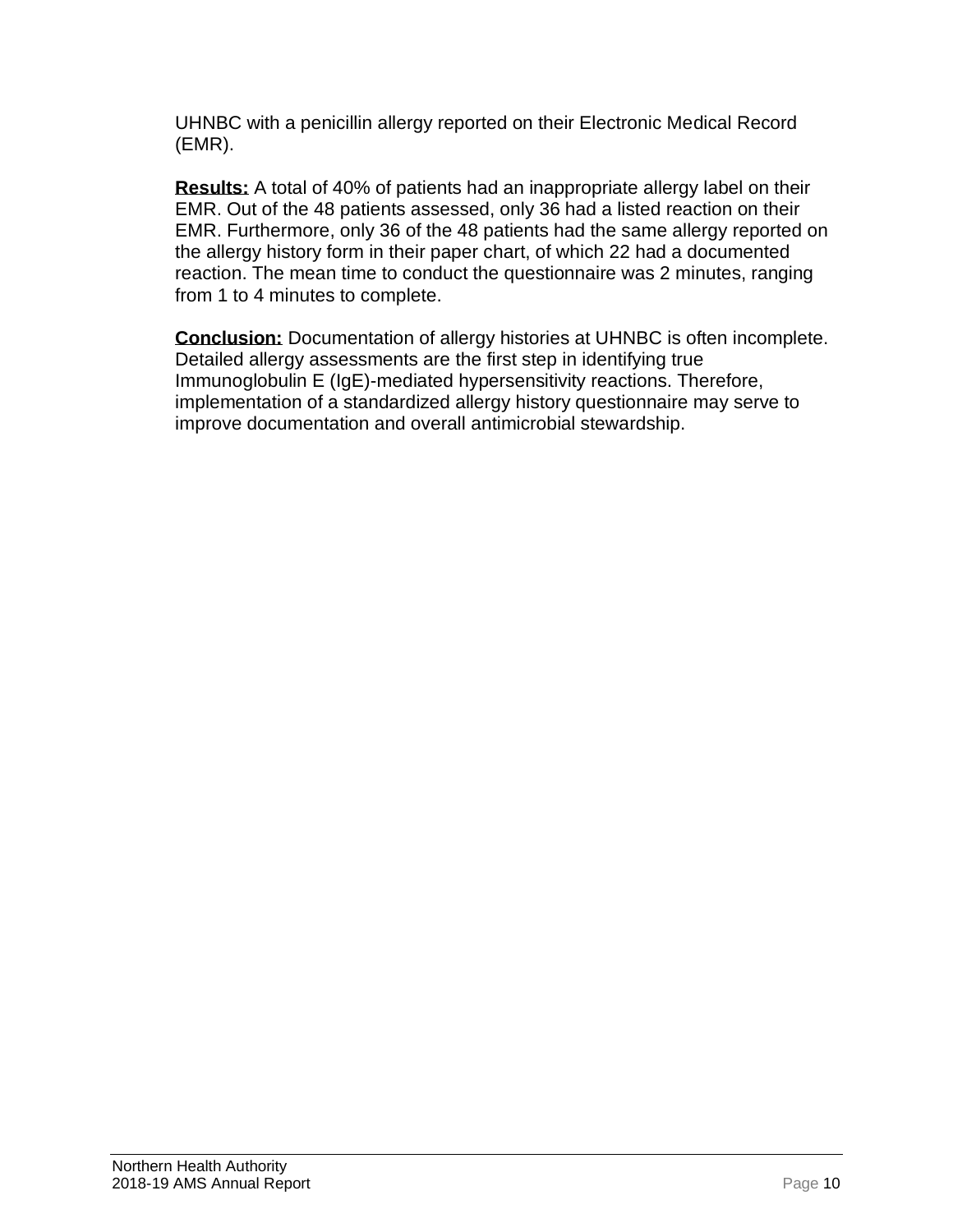# **Clinical Service (Prospective Audit & Feedback)**

Audit and Feedback (A&F) is an evidence-based practice of reviewing a patient's medical chart and diagnostic test results and engaging with prescribers to collaboratively optimize antimicrobial therapies. This practice involves the selection of the most appropriate, narrowest spectrum agent based on clinical status, indication, allergies, culture results, potential drug interactions and adverse effects, taking into account current clinical practice guidelines.

The A&F clinical service and evaluation efforts are focused on:

- optimizing empiric therapies
- targeting therapy based on additional diagnostic information
- optimizing antimicrobial dosing and treatment durations
- converting intravenous (IV) antimicrobials to oral formulations when appropriate to prevent the complications associated with IV agents
- providing education to prescribers on the clinical practice guidelines for the treatment of infections
- promoting consultation of infectious disease specialist when necessary

### **Audit and Feedback Recommendations and Resolution Rates**

Throughout the 2018/19 fiscal year variations of Prospective Audit and Feedback of targeted antimicrobials were carried out across NH through our clinical pharmacy service with support and mentorship from the AMS program coordinator at UHNBC.

Pharmacists identified 2392 drug therapy problems (DTPs) during AMS reviews throughout 2018/19 with a resolution rate of 90%. This is our highest recorded resolution rate thus far, up from 71% last fiscal year – and well exceeding our goal of 80%. Reasons for being unable to resolve an identified DTP are summarized in Table 1; 51% of unresolved DTPs were due to prescriber or patient disagreeing with the recommended solution, 17% were due to pharmacist workload, 15% were due to patient being discharged before the DTP could be resolved and 17% were do to pharmacists being unable to contact prescribers. This distribution of unresolved DTP reasons is similar to previous years.

Analysis of the cases reviewed, as well as DTPs identified and resolved was done collectively for all sites active at any point during the fiscal year (see Table 1).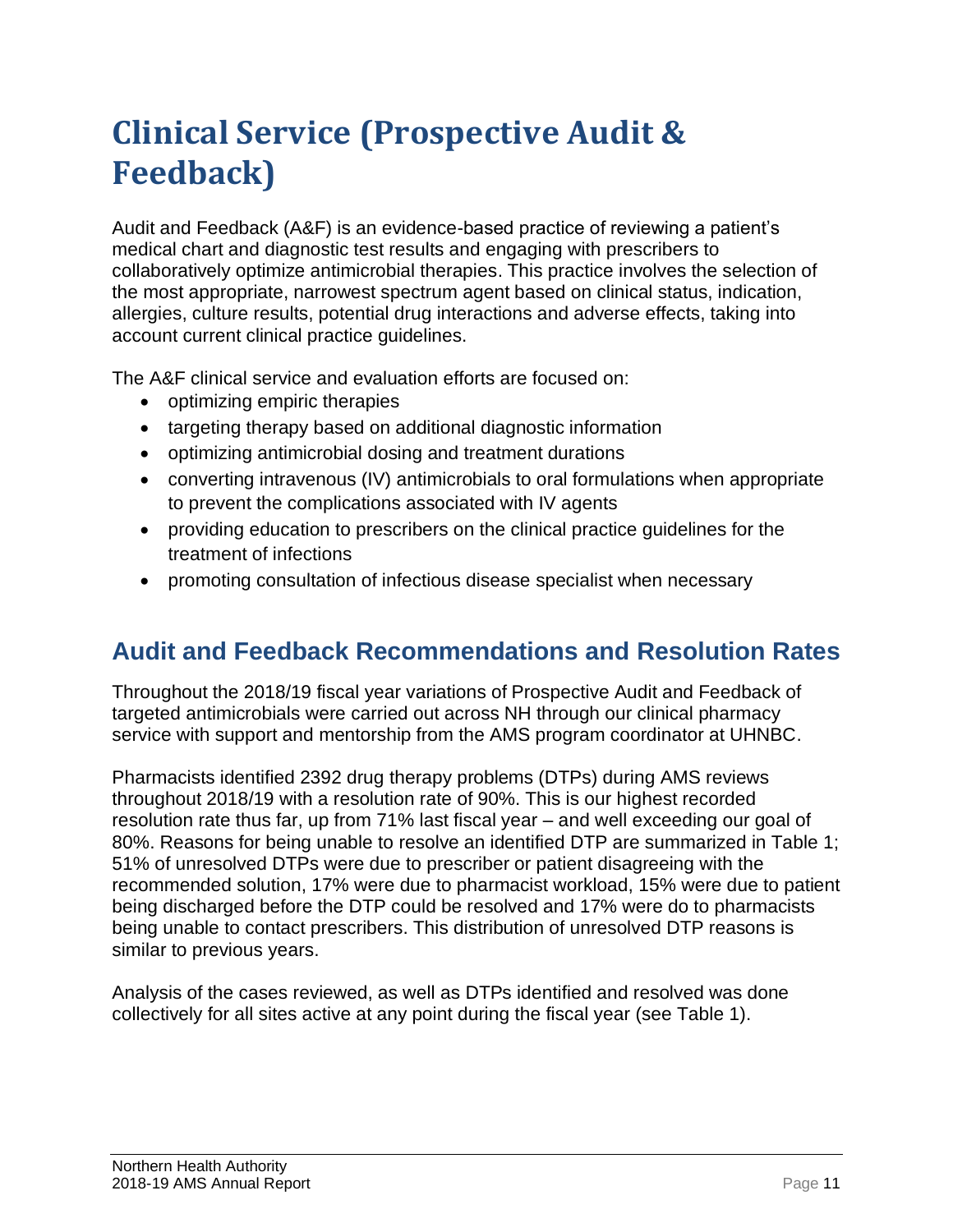**Table 1** - Audit and Feedback antimicrobial drug therapy problem resolutions

| <b>Measure</b>                                |                                 | <b>Number of</b><br><b>Patients</b> |  |  |
|-----------------------------------------------|---------------------------------|-------------------------------------|--|--|
| Antimicrobial therapy problems identified     | 2392                            |                                     |  |  |
|                                               |                                 |                                     |  |  |
| Resolved antimicrobial therapy problems       | 2160                            |                                     |  |  |
|                                               |                                 |                                     |  |  |
| Unresolved antimicrobial therapy problems     | 232                             |                                     |  |  |
|                                               | Prescriber or patient disagreed | 119 (51%)                           |  |  |
| <b>Unresolved reason</b>                      | Pharmacist workload             | 39 (17%)                            |  |  |
|                                               | Patient discharged              | 35 (15%)                            |  |  |
|                                               | Unable to contact prescriber    | 39 (17%)                            |  |  |
|                                               |                                 |                                     |  |  |
| Antimicrobial therapy problem resolution rate | 90%                             |                                     |  |  |

Prior to July 2018, this data was collected by way of manual methods requiring individual pharmacists to notify the AMS program coordinator of these items. The AMS coordinator had tried to encourage this tracking consistently; however, it is not unreasonable to assume that workload restricted this data collection, especially at UHNBC. In July 2018, an online DTP tracker system was implemented for NH. This system still requires individual pharmacist data entry but the intent of this system is to make this tracking process more comprehensive and convenient. It was anticipated that this system would show an increase in antimicrobial DTP identification and subsequent increase in resolution rate as well, and based on the data from this fiscal year it appears that this may be the case. The AMS program coordinator anticipates that this trend will continue to improve as pharmacists become more familiar with the data entry and incorporating the process into their daily workload.

There are a variety of types of antimicrobial therapy problems; Figure 1 displays types of DTPs identified and resolved. The top 3 DTPs identified and resolved include:

- **#1** antimicrobial dosage too low (suboptimal with regard to efficacy)
- **#2** unnecessary antimicrobial discontinued
- **#3** antimicrobial dosage too high (suboptimal with regard to safety)

The current top 3 list is largely driven by dose adjustments and discontinuations for vancomycin, which may not have been reported as consistently prior to the implementation of the online DTP tracker. In previous quarters/fiscal years, IV to PO conversion has consistently been in the top 3 DTPs identified and resolved; however, in 2018/19 it dropped to #6. IV to PO conversion remains a focus area of AMS as timely conversion is effective for many infections and, when appropriate, can help to prevent adverse effects associated with IV administration as well as provide the benefit of cost savings to the health care system. Efforts will be made to encourage pharmacists to continue their great work on identifying and resolving AMS DTPs, and education/information will continue to be provided to prescribers with regard to assessing patients for IV to PO conversion of antimicrobials.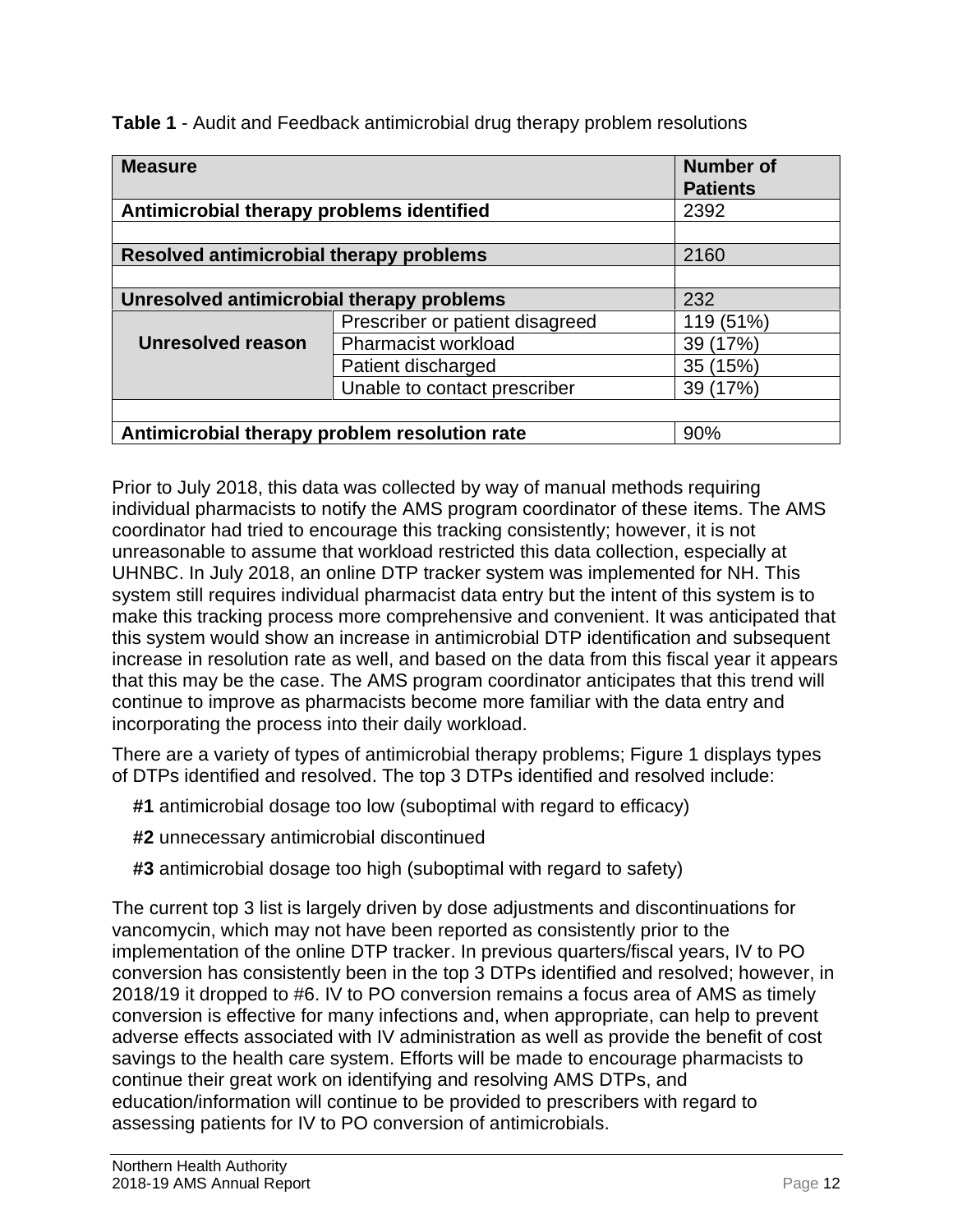

### **Figure 1** – Antimicrobial Drug Therapy Problem (DTP) Types Resolved in FY 2018/19

*Data source*: Manual tracking spreadsheet maintained by AMS program coordinator with input from clinical pharmacists (up until July 2018); July 2018 onwards from NH online DTP tracker

*Graph prepared by:* Planning & Performance Analyst for NH Pharmacy Group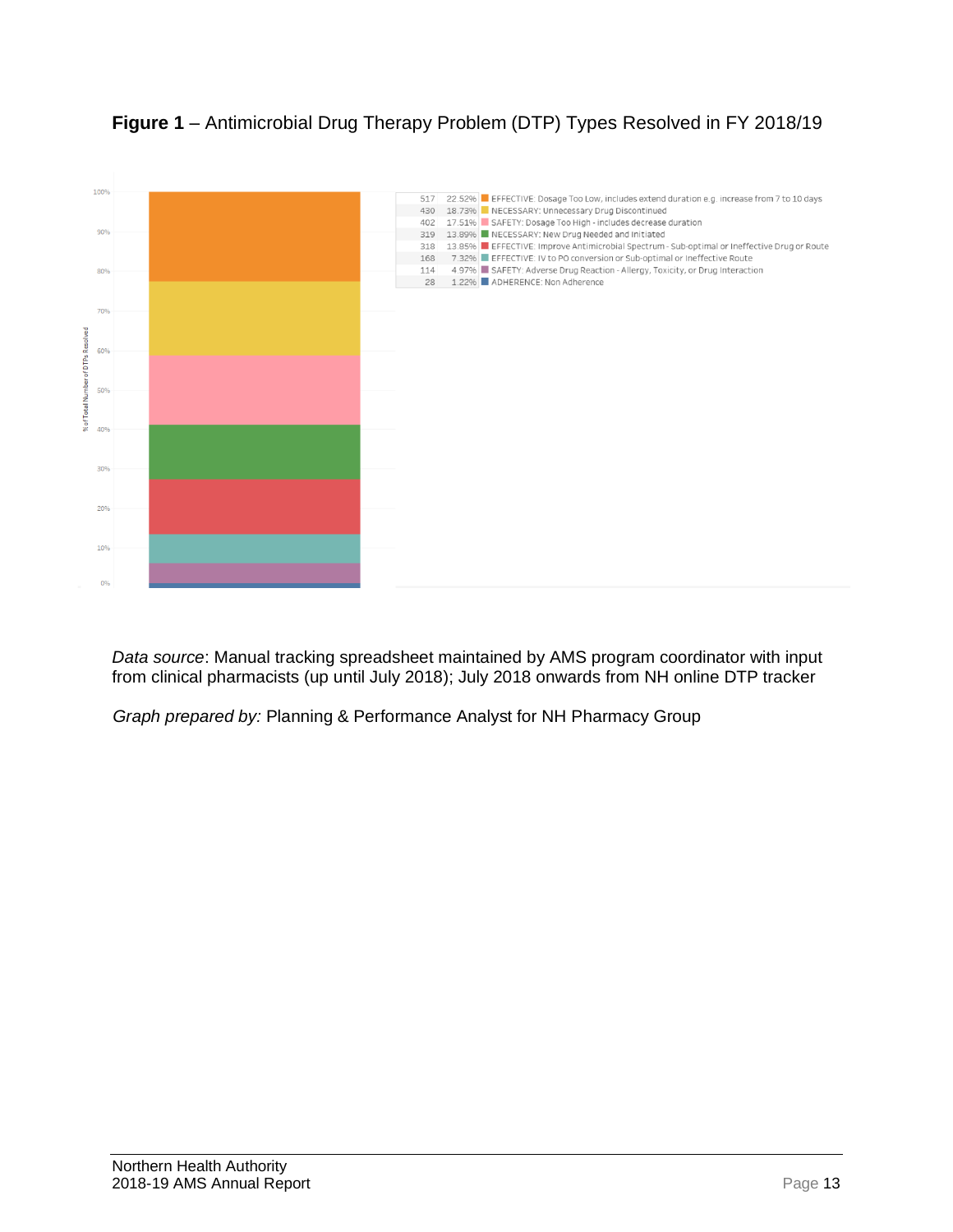# **Outcome and Process Measures**

### **Antimicrobial Utilization & Costs across NH**

Antibiotic utilization, measured in defined daily dose (DDD) per 100 patient-days, is calculated to track the utilization trend over time. The DDD is the assumed average adult maintenance dose per day for a drug used for its main indication. The conversion of drug utilization to this standardized measurement allows for comparisons to be made across different antibiotic classes and facilities.

Data collection and analysis with regard to antimicrobial use and associated costs in NH has proven to be challenging; an aspect that is shared with other AMS programs across Canada. The NH AMS data analysis team continues to work on determining the most appropriate metrics and means of analysis for the data; however, despite rigorous methods there have been issues identified with previously reported data rendering this data as inaccurate and inappropriate for drawing comparisons. Due to this current situation, there has been a delay in circulation of reports. Since at this time utilization metrics and cost analysis are not available there will not be a separate mid-year report for 2018/19 FY. There are plans to have a mid-year report for 2019/20 as long as the data collection/ analysis issues have been resolved and data validation allows for accurate conclusions. At that point the next report to be shared with our stakeholders will include data from the last 3 FY so that trends can be seen and comparisons can be made.